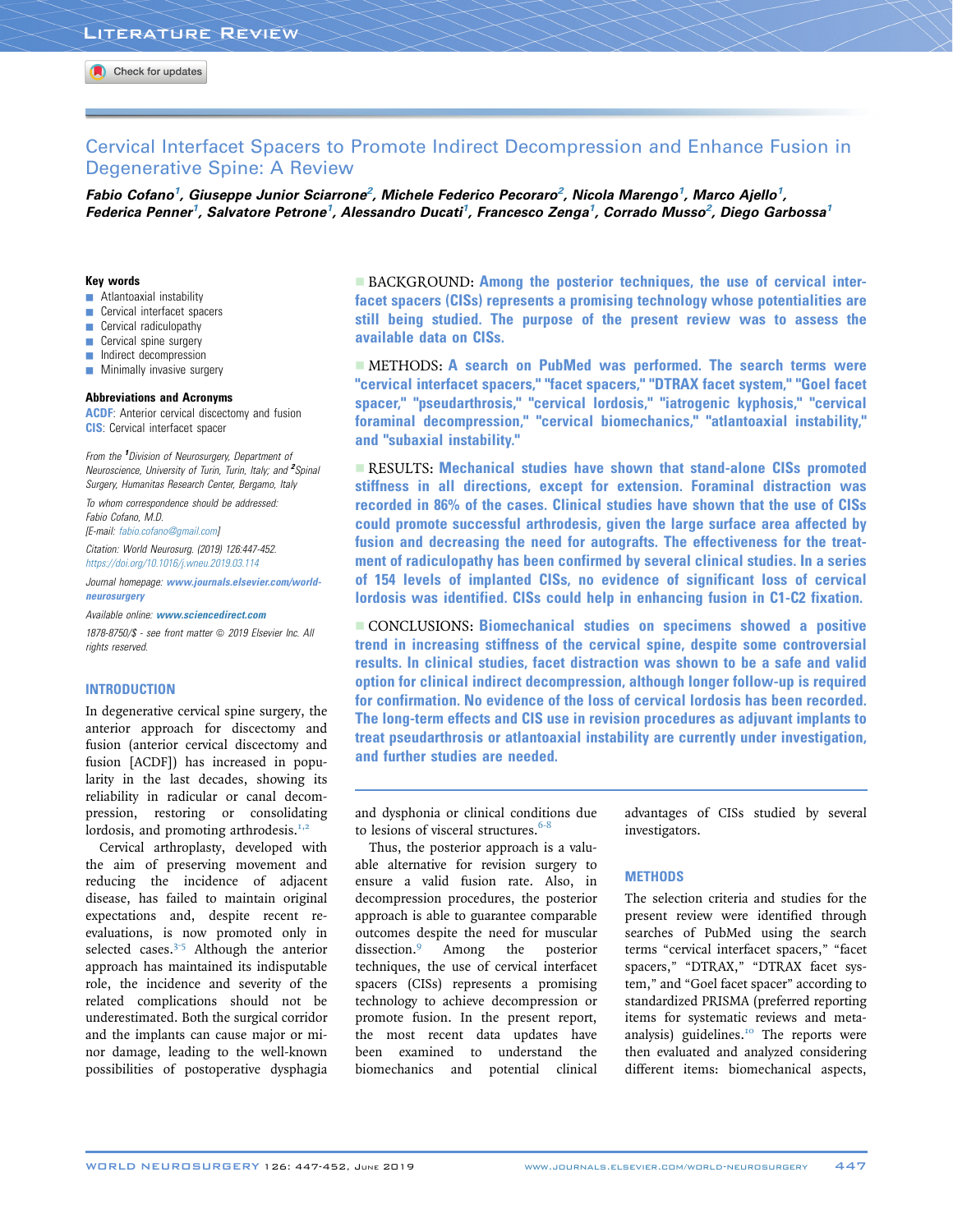clinical evaluation for the treatment of pseudarthrosis, clinical evaluation for the treatment of radicular or canal compression, radiological evaluation of cervical lordosis, clinical evaluation for the management of atlantoaxial instability, and minimal invasiveness. Each report was evaluated using the methodological index for nonrandomized studies. $<sup>11</sup>$  $<sup>11</sup>$  $<sup>11</sup>$ </sup>

#### **RESULTS**

After review, 16 full-text articles were included for analysis according to the PRISMA guidelines (Figure  $1$ ).<sup>[10](#page-4-0)</sup> The methodological index for nonrandomized studies $I<sup>H</sup>$  scores for each study are reported in [Table 1](#page-2-0).

## Biomechanical Evaluation

Investigators have sought to determine whether the use of a facet spacer could ensure and promote stiffness and fusion of the cervical spine in flexion-extension movements and lateral bending. Furthermore, facetal distraction could potentially promote enlargement of the foraminal area, promoting indirect decompression. Leasure and Buckley<sup>[15](#page-4-0)</sup> used specimens to determine the biomechanical properties of CISs, placing them bilaterally at single levels and then applying movement with 30,000 cycles at 2 Hz of nonsimultaneous flexion-extension and lateral bending under compressive loads. Three-dimensional images of the foramen were taken before and after CIS placement and the flexionextension cycles. Radiographs were used to monitor any loosening. The stand-alone CISs promoted stiffness in all directions, except for extension. Foraminal distraction was recorded in 86% of cases and maintained in flexion, extension, and rotation postures. Loosening was only subclinical in some specimens  $\zeta \sim 5$ mm). Thus, the results were encouraging. In 2016, Maulucci et al. $^{17}$  $^{17}$  $^{17}$  studied the effects of CISs on intervertebral kinetics and the foraminal area in cadaveric cervical spine specimens. Although the enlargement of the foraminal area was statistically significant and confirmed previous studies, spinal segmental stability was not significantly increased statistically with the use of CISs alone.<br>Only the addition of posterior Only the addition of posterior instrumentation enhanced the stiffness and resulted in significant reduction in motion. In contrast, Voronov et al. $18,19$ showed in 2 cadaveric studies that CISs provide cervical segmental stability similar to that with lateral mass screws and rod constructs or ACDF. The



addition of lateral mass screws or intersomatic cages in specimens with CISs implanted ensured greater cervical spine stability in single- and multilevel conditions.<sup>[18,19](#page-4-0)</sup> Thus, although no doubts regarding foraminal decompression have seemed to emerge, the results on the stiffness and range of motion with standalone CISs have remained controversial despite a positive, but not statistically significant, trend found in biomechanical studies. However, a prospective multicenter study showed that 5.9% of 53 patients with implanted CISs had developed adjacent segment degeneration at 2 years of follow-up, reporting an indirect demonstration of the increased stiffness of the segment. $20$ 

### Clinical Evaluation for the Treatment of Pseudarthrosis

The pseudarthrosis rate in cervical arthrodesis has varied, with a range from a maximum of 20% in single-level procedures to  $60\%$  in multilevel procedures.<sup>[28](#page-4-0)</sup> These values should not be underestimated because, even if not always the case, pseudarthrosis could be a source of persistent axial pain or compression symptoms and promote the development of deformities.<sup>[28-30](#page-4-0)</sup> Revision surgery of pseudarthrosis is challenging and requires careful planning. With the anterior approach, several complications become more likely during revision surgery because visceral lesions are more likely. Furthermore, because most cases of cervical arthrodesis are performed using the anterior approach, an anterior revision will constitute a second surgery in the same failed fusion bed. $3<sup>T</sup>$  McAnany et al. $28$  showed the best fusion rate with a posterior approach. Carreon et al. $32$ reported a greater incidence of nonunion after anterior revision requiring surgery. Other studies have confirmed these results, with fewer approach-related com-plications with posterior revisions.<sup>[33](#page-4-0)</sup> Nevertheless, evidence regarding the clinical benefit of the posterior approach versus the anterior approach has remained controversial, and the optimal method for the treatment of cervical pseudarthrosis is still debated.[34](#page-4-0) Regarding grafts, many studies have described the use of autologous or heterologous iliac crest bone or bone material in the interfacet space. $28,29,35-38$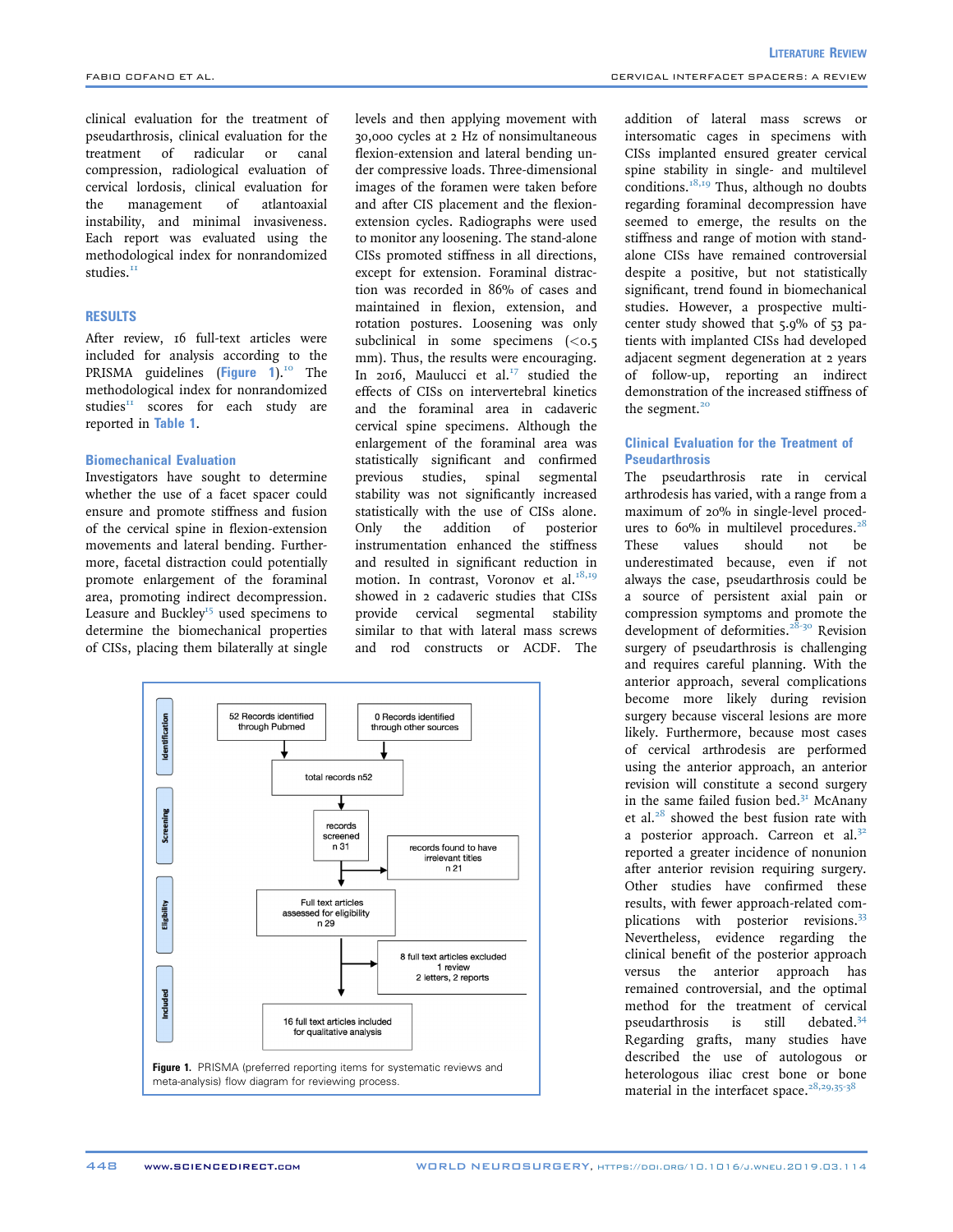<span id="page-2-0"></span>

| Table 1. Methodological Index for Nonrandomized Studies Scores for Each Study                                                           |                                                                                                                                                                                        |                           |
|-----------------------------------------------------------------------------------------------------------------------------------------|----------------------------------------------------------------------------------------------------------------------------------------------------------------------------------------|---------------------------|
| Investigator                                                                                                                            | <b>Study Title</b>                                                                                                                                                                     | <b>MINORS Scale Score</b> |
| Goel et al., <sup>12</sup> 2011                                                                                                         | Facetal distraction as treatment for single and multilevel cervical spondylotic radiculopathy and myelopathy: a<br>preliminary report                                                  | 12                        |
| McCormack et al., <sup>13</sup> 2013                                                                                                    | Percutaneous posterior cervical fusion with the DTRAX facet system for single-level radiculopathy: results in 60<br>patients                                                           | 14                        |
| Tan et al., <sup>14</sup> 2014                                                                                                          | Effect of machined interfaclograft spacers on cervical foraminal height and area                                                                                                       | 10                        |
| Leasure et al., $15$ 2014                                                                                                               | Biomechanical evaluation of an interfacet joint decompression and stabilization system                                                                                                 | 15                        |
| Tan et al., 16 2015                                                                                                                     | Cervical interfacet spacers and maintenance of cervical lordosis                                                                                                                       | 7                         |
| Maulucci et al., <sup>17</sup> 2016                                                                                                     | Cortical bone facet spacers for cervical spine decompression: effects on intervertebral kinetics and foraminal<br>area                                                                 | 15                        |
| Voronov et al., <sup>18</sup> 2016                                                                                                      | Biomechanical evaluation of DTRAX(®) posterior cervical cage stabilization with and without lateral mass<br>fixation                                                                   | 21 (comparative)          |
| Voronov et al., <sup>19</sup> 2016                                                                                                      | Bilateral posterior cervical cages provide biomechanical stability: assessment of stand-alone and supplemental<br>fixation for anterior cervical discectomy and fusion                 | 21 (comparative)          |
| Siemionow et al., <sup>20</sup> 2016                                                                                                    | Preliminary analysis of adjacent segment degeneration in patients treated with posterior cervical cages: 2-year<br>follow-up                                                           | 13                        |
| Kasliwal et al., <sup>21</sup> 2016                                                                                                     | Posterior cervical fusion using cervical interfacet spacers in patients with symptomatic cervical pseudarthrosis                                                                       | 7                         |
| Siemionow et al., <sup>22</sup> 2016                                                                                                    | Cervical cages placed bilaterally in the facet joints from a posterior approach significantly increase foraminal<br>area                                                               | 8                         |
| Siemionow et al., <sup>23</sup> 2016                                                                                                    | Clinical and radiographic results of indirect decompression and posterior cervical fusion for single-level cervical<br>radiculopathy using an expandable implant with 2-year follow-up | 11                        |
| McCormack et al., <sup>24</sup> 2016                                                                                                    | Novel instrumentation and technique for tissue sparing posterior cervical fusion                                                                                                       | 3                         |
| Turel et al., <sup>25</sup> 2017                                                                                                        | Machined cervical interfacet allograft spacers for the management of atlantoaxial instability                                                                                          | 6                         |
| Siemionow et al., <sup>26</sup> 2018                                                                                                    | Length of stay associated with posterior cervical fusion with intervertebral cages: experience from a device<br>registry                                                               | 8                         |
| Cheng et al., <sup>27</sup> 2019                                                                                                        | Posterior cervical fusion utilizing cages placed bilaterally in the facets for the treatment of the<br>upper cervical adjacent segment disease in the elderly                          | 13                        |
| MINORS, methodological index for nonrandomized studies; DTRAX facet system, Providence Medical Technology, Pleasonton, California, USA. |                                                                                                                                                                                        |                           |

Evidence is lacking regarding the use of CISs in revision surgery. Kasliwal et al. $21$ treated 19 patients for symptomatic pseudarthrosis with the use of CISs plus lateral mass screws. The results showed improvement in the clinical scores. Fusion had occurred at all levels treated. Goel and  $Shah^{12}$  $Shah^{12}$  $Shah^{12}$  showed that CISs could create an area for solid, segmental, spinal arthrodesis. Because facets are responsible for a substantial proportion of axial loading forces and play a role in lateral bending and shearing/distraction forces, the use of CISs could promote successful arthrodesis, given the large surface area affected by fusion. However, no conclusions can be made, and further studies are needed. Furthermore, the advantages of CISs versus the use of bone grafts (autografts or allografts) for interfacet fusion should be determined.

CISs reduce the need for autografts such as iliac crest bone grafts with the associated morbidity<sup>[14,16,28,29,35-38](#page-4-0)</sup> and, theoretically, provide a dimensionally controlled support to promote fusion and decompression, when needed. However, evidence comparing the 2 techniques with radiological and clinical outcomes has been lacking. Equally, no conclusions can be made about the use of bone allografts. The topic has been investigated for cervical anterior surgery, and the available reports have suggested a trend toward the similar effectiveness of allografts and autografts in fusion rates, pain scores, and functional outcomes, with less morbidity. However, the quality of the evidence from the available studies has been very low. $38-40$  No studies have actually described the results with the use of bone allografts alone via the posterior approach for the treatment of pseudarthrosis with acceptable follow-up or compared them with CISs. McCormack and Dhawan, $24$  in 2016, described a minimally invasive technique to place a bone allograft in interfacet joints to achieve fusion in pseudarthrosis and avoid the risk of perioperative morbidity described with open, traditional approaches.<sup>[32,41](#page-4-0)</sup> Forty patients were treated, with no revision surgery required after the procedure. However, they did not provide a detailed description of the case series.<sup>[24](#page-4-0)</sup> Therefore, although it is possible to pose the theoretical advantages of the surgical positioning of CISs against the graft because of the standardized setting, no conclusions can be drawn regarding differences in outcomes and fusion rates because no comparative studies have been performed.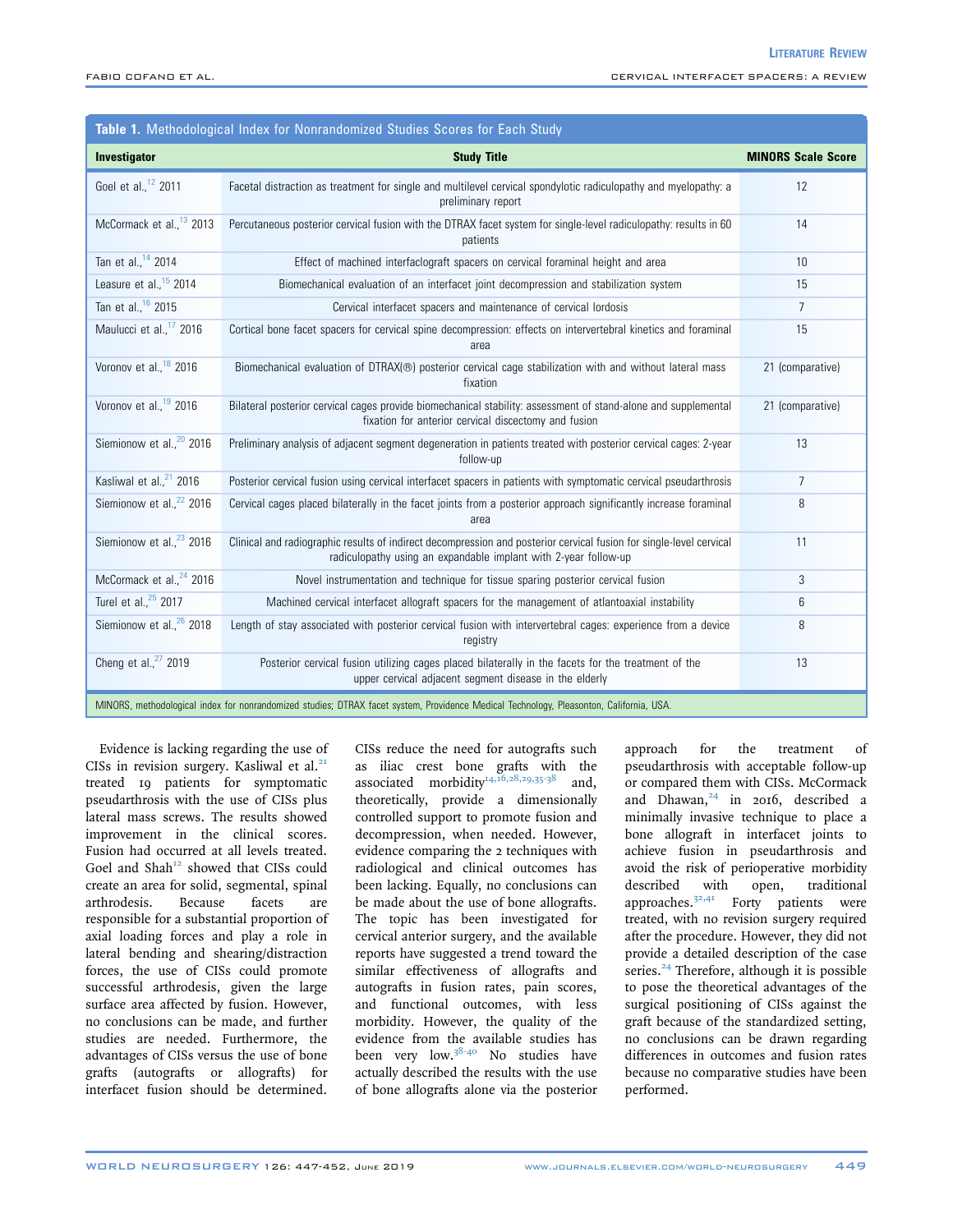

Figure 2. A 45-year-old woman was treated with anterior cervical discectomy and fusion for a left disc herniation. After 6 months she reported recurrence of radiculopathy. Radiographs showed intersomatic pseudarthrosis. Cervical interfacet spacers were then successfully used to obtain relief from the radicular impingement.

#### Clinical Evaluation for the Treatment of Radicular or Canal Compression

Goel and  $Shah^{12}$  $Shah^{12}$  $Shah^{12}$  focused on the pathophysiology of cervical disease. They showed that facet joints could have a leading role in initiating degeneration and suggested their evaluation in clinical<br>presentations should not be presentations should not underestimated.<sup>[12](#page-4-0)</sup> Decreasing in height of the interfacet space and the presence of retrolisthesis could be the only signs of microinstability justifying the presence of radicular symptoms. In 2011, Goel and Shah<sup>[12](#page-4-0)</sup> presented a case series of 36<br>patients, demonstrating relief of patients, demonstrating symptoms caused by radiculopathy or myelopathy. McCormack et al. $^{13}$  $^{13}$  $^{13}$  indicated that CISs were effective in the treatment of radiculopathy in a series of 60 patients. Further clinic studies confirmed these results.<sup>[14,22,23,42](#page-4-0)</sup> Facet distraction was shown to be a safe and valid option for clinical indirect decompression (Figure 2), although longer follow-up periods are needed.

# Radiographic Evaluation of Cervical Lordosis After CISs Placement

The major concern regarding the use of interfacet spacers has been related to the risk of loss of segmental or global lordosis. Subsequently, several studies have tried to evaluate the sagittal

parameters after surgical procedures. The results never showed a loss of global lordosis. McCormack et al.<sup>[13](#page-4-0)</sup> and Cheng et al.,<sup>[27](#page-4-0)</sup> in their series of 60 and  $24$ patients respectively, found no significant changes in overall cervical lordosis. Goel and Shah<sup>[12](#page-4-0)</sup> described some degree of loss of lordosis in the segment treated but did not report any conclusions regarding the range of degrees lost owing to the small number of patients. However, none of the patients developed any degree of kyphosis after surgery.<sup>[12](#page-4-0)</sup> Kasliwal et al.<sup>[21](#page-4-0)</sup> confirmed no significant effect on cervical lordosis and the  $C_{2}-C_{7}$ sagittal vertical axis. Tan et al. $^{16}$  $^{16}$  $^{16}$ investigated the maintenance of cervical lordosis with a series of CISs implanted in 154 levels. That study, the largest case series on this topic, found no evidence of significant loss of cervical lordosis in either single or multiple levels.<sup>[16](#page-4-0)</sup> Other studies have validated these findings.<sup>[23](#page-4-0)</sup> The reported data seem to show that, overall, lordosis will not be affected by CIS placement. Thus, further studies are needed, especially of the expandable device.

### Clinical Evaluation for the Management of Atlantoaxial Instability

Atlantoaxial instability will usually be caused by degenerative, inflammatory, or

traumatic pathologic features. For treatment, arthrodesis with fusion plays a key role and has historically been obtained with the aid of screws and bone grafts. Turel et al. $25$  investigated the use of CISs to enhance stability in C1-C2 fixation. Interfacet spacers were used in 19 patients, together with poliaxial screws and bone graft, with a successful fusion rate of 95%, comparable with the best reported re-sults.<sup>43,44</sup> Joaquim et al.<sup>[45](#page-5-0)</sup> confirmed these findings. The results from a single experience will clearly be limited; however, the use of CISs could theoretically be of help in enhancing fusion in challenging procedures such as C1-C2 fixation.

## How Minimally Invasive?

The anterior approach in cervical surgery has undisputed advantages including the minimally invasive anatomical corridor, although visceral complications can be serious, even if rare. $6$  One of the major drawbacks of the posterior approach in cervical surgery is related to the need for muscular dissection and disruption of soft tissue, leading to common postoperative cervicalgia. The use of CISs with percutaneous placement to treat cervical radiculopathies could lead to reassessment of the surgical scenario. Compared with posterior foraminotomy, no bone removal is needed with the subsequent risk of iatrogenic instability, no direct manipulation of the nerve roots (with the resultant risk of injury) is required, and fusion is promoted. Furthermore, a prospective multicenter study showed that the use of CISs reduced the length of postoperative hospitalization compared with that required after lateral mass fixation.<sup>[26](#page-4-0)</sup> Further studies, prospective and randomized, are required to confirm the data regarding the clinical improvement of radiculopathies treated with CISs and compare them with the outcomes after ACDF. Interfacet spacers appear to be a promising solution even in the maximally degenerated cervical spine with foraminal impingements.<sup>[42](#page-5-0)</sup>

## **CONCLUSION**

CISs represent a relatively new technology with promising evidence. Biomechanical studies have shown a positive trend in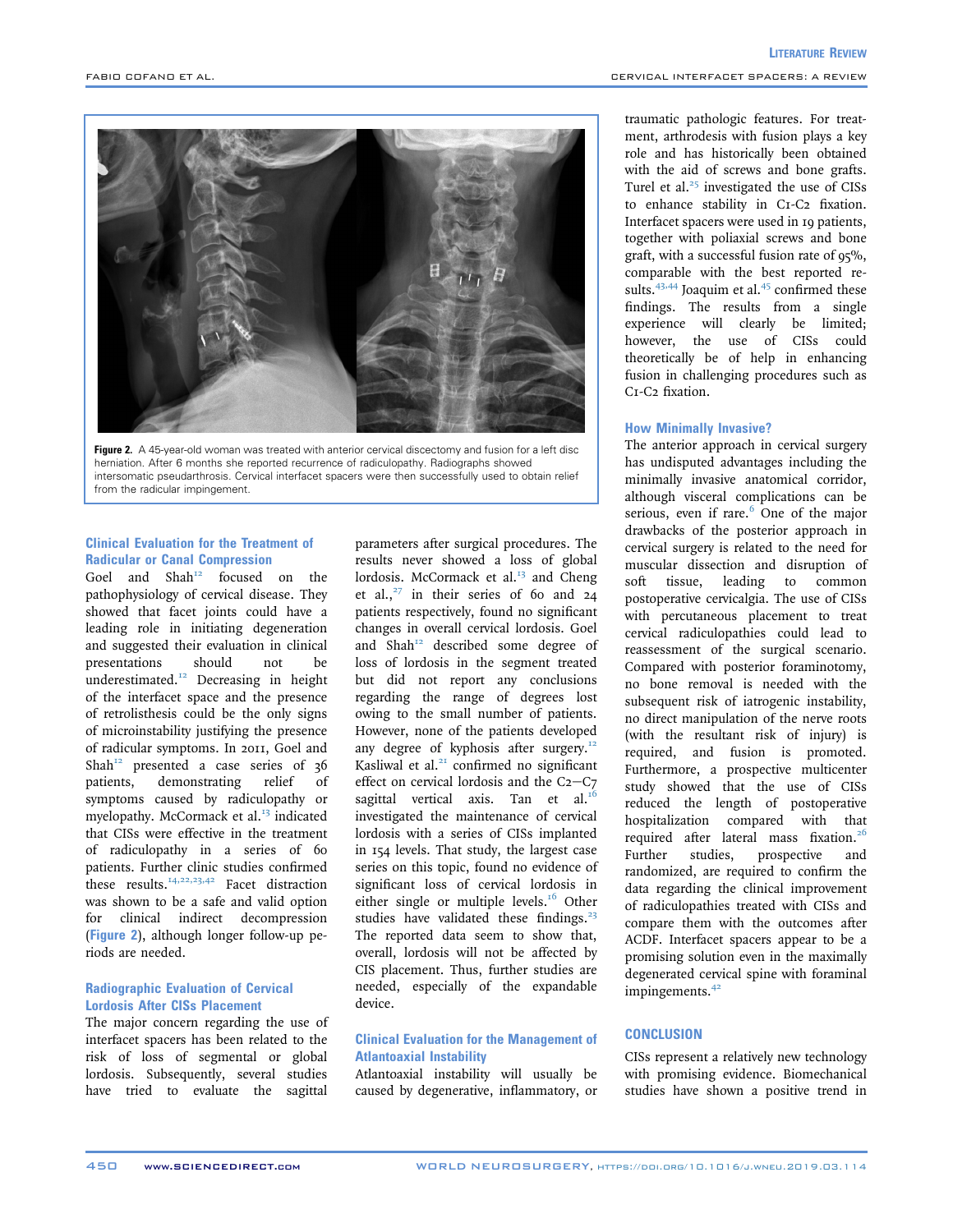<span id="page-4-0"></span>increasing the stiffness of the cervical spine, despite some controversial results. In clinical studies, CISs were shown to provide reliable indirect neuroforaminal decompression and to promote fusion. No evidence regarding the loss of cervical lordosis has been recorded. Information about their use in revision procedures as adjuvant implants to treat pseudarthrosis or atlantoaxial instability with reasonable follow-up data are lacking.

### **REFERENCES**

- 1. [Matz PG, Holly LT, Mummaneni PV, et al. Ante](http://refhub.elsevier.com/S1878-8750(19)30782-X/sref1)[rior cervical surgery for the treatment of cervical](http://refhub.elsevier.com/S1878-8750(19)30782-X/sref1) [degenerative myelopathy.](http://refhub.elsevier.com/S1878-8750(19)30782-X/sref1) J Neurosurg Spine. 2009; [11:170-173](http://refhub.elsevier.com/S1878-8750(19)30782-X/sref1).
- 2. [Mobbs RJ, Rao P, Chandran NK. Anterior cervical](http://refhub.elsevier.com/S1878-8750(19)30782-X/sref2) [discectomy and fusion: analysis of surgical](http://refhub.elsevier.com/S1878-8750(19)30782-X/sref2) [outcome with and without plating.](http://refhub.elsevier.com/S1878-8750(19)30782-X/sref2) J Clin Neurosci. [2007;14:639-642](http://refhub.elsevier.com/S1878-8750(19)30782-X/sref2).
- 3. [Wenger M, Markwalder TM. Bryan total disc](http://refhub.elsevier.com/S1878-8750(19)30782-X/sref3) [arthroplasty: a replacement disc for cervical disc](http://refhub.elsevier.com/S1878-8750(19)30782-X/sref3) disease. [Med Dev \(Auckland, NZ\)](http://refhub.elsevier.com/S1878-8750(19)30782-X/sref3). 2010;3:11-24.
- 4. [Zechmeister I, Winkler R, Mad P. Arti](http://refhub.elsevier.com/S1878-8750(19)30782-X/sref4)ficial total [disc replacement versus fusion for the cervical](http://refhub.elsevier.com/S1878-8750(19)30782-X/sref4) [spine: a systematic review.](http://refhub.elsevier.com/S1878-8750(19)30782-X/sref4) Eur Spine J. 2011;20: [177-184.](http://refhub.elsevier.com/S1878-8750(19)30782-X/sref4)
- 5. [Bertagnoli R, Duggal N, Pickett GE, et al. Cervical](http://refhub.elsevier.com/S1878-8750(19)30782-X/sref5) [total disc replacement, part two: clinical results.](http://refhub.elsevier.com/S1878-8750(19)30782-X/sref5) Orthop Clin[. 2005;36:355-362.](http://refhub.elsevier.com/S1878-8750(19)30782-X/sref5)
- 6. [Fountas KN, Kapsalaki EZ, Nikolakakos LG, et al.](http://refhub.elsevier.com/S1878-8750(19)30782-X/sref6) [Anterior cervical discectomy and fusion associated](http://refhub.elsevier.com/S1878-8750(19)30782-X/sref6) complications. [Spine \(Phila Pa 1976\)](http://refhub.elsevier.com/S1878-8750(19)30782-X/sref6). 2007;32: [2310-2317.](http://refhub.elsevier.com/S1878-8750(19)30782-X/sref6)
- 7. [Heary RF, Benzel EC, Vaicys C. Single and](http://refhub.elsevier.com/S1878-8750(19)30782-X/sref7) [multiple-single inter body fusion techniques. In:](http://refhub.elsevier.com/S1878-8750(19)30782-X/sref7) Benzel EC, ed. [Spine Surgery: Techniques, Complication](http://refhub.elsevier.com/S1878-8750(19)30782-X/sref7) [Avoidance, and Management](http://refhub.elsevier.com/S1878-8750(19)30782-X/sref7). Philadelphia, PA: [Elsevier; 2005:351-362](http://refhub.elsevier.com/S1878-8750(19)30782-X/sref7).
- 8. [Riley LH III, Vaccaro AR, Dettori JR,](http://refhub.elsevier.com/S1878-8750(19)30782-X/sref8) [Hashimoto R. Postoperative dysphagia in anterior](http://refhub.elsevier.com/S1878-8750(19)30782-X/sref8) [cervical spine surgery.](http://refhub.elsevier.com/S1878-8750(19)30782-X/sref8) Spine. 2010;35(suppl): [S76-S85.](http://refhub.elsevier.com/S1878-8750(19)30782-X/sref8)
- 9. [Mummaneni PV, Kaiser MG, Matz PG, et al.](http://refhub.elsevier.com/S1878-8750(19)30782-X/sref9) [Cervical surgical techniques for the treatment of](http://refhub.elsevier.com/S1878-8750(19)30782-X/sref9) [cervical spondylotic myelopathy.](http://refhub.elsevier.com/S1878-8750(19)30782-X/sref9) J Neurosurg Spine. [2009;11:130-141.](http://refhub.elsevier.com/S1878-8750(19)30782-X/sref9)
- 10. [Liberati A, Altman DG, Tetzlaff J, et al. The](http://refhub.elsevier.com/S1878-8750(19)30782-X/sref10) [PRISMA statement for reporting systematic re](http://refhub.elsevier.com/S1878-8750(19)30782-X/sref10)[views and meta-analyses of studies that evaluate](http://refhub.elsevier.com/S1878-8750(19)30782-X/sref10) [healthcare interventions: explanation and elabo](http://refhub.elsevier.com/S1878-8750(19)30782-X/sref10)ration. BMJ[. 2009;339:b2700.](http://refhub.elsevier.com/S1878-8750(19)30782-X/sref10)
- 11. [Slim K, Nini E, Forestier D, Kwiatkowski F,](http://refhub.elsevier.com/S1878-8750(19)30782-X/sref11) [Panis Y, Chipponi J. Methodological index for](http://refhub.elsevier.com/S1878-8750(19)30782-X/sref11) [non-randomized studies \(minors\): development](http://refhub.elsevier.com/S1878-8750(19)30782-X/sref11) [and validation of a new instrument.](http://refhub.elsevier.com/S1878-8750(19)30782-X/sref11) ANZ J Surg. [2003;73:712-716](http://refhub.elsevier.com/S1878-8750(19)30782-X/sref11).
- 12. [Goel A, Shah A. Facetal distraction as treatment](http://refhub.elsevier.com/S1878-8750(19)30782-X/sref12) [for single and multilevel cervical spondylotic](http://refhub.elsevier.com/S1878-8750(19)30782-X/sref12)

[radiculopathy and myelopathy: a preliminary](http://refhub.elsevier.com/S1878-8750(19)30782-X/sref12) report. J Neurosurg Spine[. 2011;14:689-696](http://refhub.elsevier.com/S1878-8750(19)30782-X/sref12).

- 13. [McCormack BM, Bundoc RC, Ver MR, Ignacio JM,](http://refhub.elsevier.com/S1878-8750(19)30782-X/sref13) [Berven SH, Eyster EF. Percutaneous posterior](http://refhub.elsevier.com/S1878-8750(19)30782-X/sref13) [cervical fusion with the DTRAX Facet System for](http://refhub.elsevier.com/S1878-8750(19)30782-X/sref13) [single-level radiculopathy: results in 60 patients.](http://refhub.elsevier.com/S1878-8750(19)30782-X/sref13) J Neurosurg Spine[. 2013;18:245-254.](http://refhub.elsevier.com/S1878-8750(19)30782-X/sref13)
- 14. [Tan LA, Gerard CS, Anderson PA, Traynelis VC.](http://refhub.elsevier.com/S1878-8750(19)30782-X/sref14) [Effect of machined interfaclograft spacers on](http://refhub.elsevier.com/S1878-8750(19)30782-X/sref14) [cervical foraminal height and area.](http://refhub.elsevier.com/S1878-8750(19)30782-X/sref14) J Neurosurg Spine[. 2014;20:178-182.](http://refhub.elsevier.com/S1878-8750(19)30782-X/sref14)
- 15. [Leasure JM, Buckley J. Biomechanical evaluation](http://refhub.elsevier.com/S1878-8750(19)30782-X/sref15) [of an interfacet joint decompression and stabili](http://refhub.elsevier.com/S1878-8750(19)30782-X/sref15)[zation system.](http://refhub.elsevier.com/S1878-8750(19)30782-X/sref15) J Biomech Eng. 2014;136.
- 16. [Tan LA, Straus DC, Traynelis VC. Cervical inter](http://refhub.elsevier.com/S1878-8750(19)30782-X/sref16)[facet spacers and maintenance of cervical lordosis.](http://refhub.elsevier.com/S1878-8750(19)30782-X/sref16) J Neurosurg Spine[. 2015;22:466-469.](http://refhub.elsevier.com/S1878-8750(19)30782-X/sref16)
- 17. [Maulucci CM, Sansur CA, Singh V, et al. Cortical](http://refhub.elsevier.com/S1878-8750(19)30782-X/sref17) [bone facet spacers for cervical spine decompres](http://refhub.elsevier.com/S1878-8750(19)30782-X/sref17)[sion: effects on intervertebral kinetics and](http://refhub.elsevier.com/S1878-8750(19)30782-X/sref17) foraminal area. [J Neurosurg Spine](http://refhub.elsevier.com/S1878-8750(19)30782-X/sref17). 2016;24:69-76.
- 18. [Voronov LI, Siemionow KB, Havej RM,](http://refhub.elsevier.com/S1878-8750(19)30782-X/sref18) [Carandang G, Patwardhan AG. Biomechanical](http://refhub.elsevier.com/S1878-8750(19)30782-X/sref18) [evaluation of DTRAX\(](http://refhub.elsevier.com/S1878-8750(19)30782-X/sref18)®[\) posterior cervical cage](http://refhub.elsevier.com/S1878-8750(19)30782-X/sref18) [stabilization with and without lateral mass](http://refhub.elsevier.com/S1878-8750(19)30782-X/sref18) fixation. [Med Devices \(Auckl\)](http://refhub.elsevier.com/S1878-8750(19)30782-X/sref18). 2016;9:285-290.
- 19. [Voronov LI, Siemionow KB, Havej RM,](http://refhub.elsevier.com/S1878-8750(19)30782-X/sref19) [Carandang G, Phillips FM, Patwardhan AG.](http://refhub.elsevier.com/S1878-8750(19)30782-X/sref19) [Bilateral posterior cervical cages provide biome](http://refhub.elsevier.com/S1878-8750(19)30782-X/sref19)[chanical stability: assessment of stand-alone and](http://refhub.elsevier.com/S1878-8750(19)30782-X/sref19) supplemental fi[xation for anterior cervical dis](http://refhub.elsevier.com/S1878-8750(19)30782-X/sref19)[cectomy and fusion.](http://refhub.elsevier.com/S1878-8750(19)30782-X/sref19) Med Devices (Auckl). 2016;9: [223-230.](http://refhub.elsevier.com/S1878-8750(19)30782-X/sref19)
- 20. [Siemionow K, Monsef JB, Janusz P. Preliminary](http://refhub.elsevier.com/S1878-8750(19)30782-X/sref20) [analysis of adjacent segment degeneration in pa](http://refhub.elsevier.com/S1878-8750(19)30782-X/sref20)[tients treated with posterior cervical cages: 2-year](http://refhub.elsevier.com/S1878-8750(19)30782-X/sref20) follow-up. World Neurosurg[. 2016;89:730.e1-e7](http://refhub.elsevier.com/S1878-8750(19)30782-X/sref20).
- 21. [Kasliwal MK, Corley JA, Traynelis VC. Posterior](http://refhub.elsevier.com/S1878-8750(19)30782-X/sref21) [cervical fusion using cervical interfacet spacers in](http://refhub.elsevier.com/S1878-8750(19)30782-X/sref21) [patients with symptomatic cervical pseudarth](http://refhub.elsevier.com/S1878-8750(19)30782-X/sref21)rosis. Neurosurgery[. 2016;78:661-668](http://refhub.elsevier.com/S1878-8750(19)30782-X/sref21).
- 22. [Siemionow K, Janusz P, Glowka P. Cervical cages](http://refhub.elsevier.com/S1878-8750(19)30782-X/sref22) [placed bilaterally in the facet joints from a pos](http://refhub.elsevier.com/S1878-8750(19)30782-X/sref22)terior approach signifi[cantly increase foraminal](http://refhub.elsevier.com/S1878-8750(19)30782-X/sref22) area. Eur Spine J[. 2016;25:2279-2285.](http://refhub.elsevier.com/S1878-8750(19)30782-X/sref22)
- 23. [Siemionow K, Janusz P, Phillips FM, et al. Clinical](http://refhub.elsevier.com/S1878-8750(19)30782-X/sref23) [and radiographic results of indirect decompres](http://refhub.elsevier.com/S1878-8750(19)30782-X/sref23)[sion and posterior cervical fusion for single-level](http://refhub.elsevier.com/S1878-8750(19)30782-X/sref23) [cervical radiculopathy using an expandable](http://refhub.elsevier.com/S1878-8750(19)30782-X/sref23) [implant with 2-year follow-up.](http://refhub.elsevier.com/S1878-8750(19)30782-X/sref23) J Neurol Surg A Cent Eur Neurosurg[. 2016;77:482-488.](http://refhub.elsevier.com/S1878-8750(19)30782-X/sref23)
- 24. [McCormack BM, Dhawan R. Novel instrumenta](http://refhub.elsevier.com/S1878-8750(19)30782-X/sref24)[tion and technique for tissue sparing posterior](http://refhub.elsevier.com/S1878-8750(19)30782-X/sref24) cervical fusion. J Clin Neurosci[. 2016;34:299-302.](http://refhub.elsevier.com/S1878-8750(19)30782-X/sref24)
- 25. [Turel MK, Kerolus MG, Traynelis VC. Machined](http://refhub.elsevier.com/S1878-8750(19)30782-X/sref25) [cervical interfacet allograft spacers for the man](http://refhub.elsevier.com/S1878-8750(19)30782-X/sref25)[agement of atlantoaxial instability.](http://refhub.elsevier.com/S1878-8750(19)30782-X/sref25) J Craniovertebr Junction Spine[. 2017;8:332-337.](http://refhub.elsevier.com/S1878-8750(19)30782-X/sref25)
- 26. [Siemionow K, Smith W, Gillespy M,](http://refhub.elsevier.com/S1878-8750(19)30782-X/sref26) [McCormack BM, Gundanna MI, Block JE. Length](http://refhub.elsevier.com/S1878-8750(19)30782-X/sref26) [of stay associated with posterior cervical fusion](http://refhub.elsevier.com/S1878-8750(19)30782-X/sref26)

[with intervertebral cages: experience from a de](http://refhub.elsevier.com/S1878-8750(19)30782-X/sref26)vice registry. J Spine Surg[. 2018;4:281-286](http://refhub.elsevier.com/S1878-8750(19)30782-X/sref26).

- 27. Cheng L, McCormack B, Eyster EF. Posterior cervical fusion utilizing cages placed bilaterally in the facets for the treatment of the upper cervical adjacent segment disease in the elderly [e-pub ahead of print]. J Clin Neurosci [https://doi.org/10.](https://doi.org/10.106/j.jcon.2019.01.018) [106/j.jcon.2019.01.018.](https://doi.org/10.106/j.jcon.2019.01.018)
- 28. [McAnany SJ, Baird EO, Overley SC, Kim JS,](http://refhub.elsevier.com/S1878-8750(19)30782-X/sref28) [Qureshi SA, Anderson PA. A meta-analysis of the](http://refhub.elsevier.com/S1878-8750(19)30782-X/sref28) [clinical and fusion results following treatment of](http://refhub.elsevier.com/S1878-8750(19)30782-X/sref28) [symptomatic cervical pseudarthrosis.](http://refhub.elsevier.com/S1878-8750(19)30782-X/sref28) Glob Spine J. [2015;5:148-155.](http://refhub.elsevier.com/S1878-8750(19)30782-X/sref28)
- 29. [Kuhns CA, Geck MJ, Wang JC, Delamarter RB. An](http://refhub.elsevier.com/S1878-8750(19)30782-X/sref29) [outcomes analysis of the treatment of cervical](http://refhub.elsevier.com/S1878-8750(19)30782-X/sref29) [pseudarthrosis with posterior fusion.](http://refhub.elsevier.com/S1878-8750(19)30782-X/sref29) Spine (Phila Pa 1976)[. 2005;30:2424-2429.](http://refhub.elsevier.com/S1878-8750(19)30782-X/sref29)
- 30. [Phillips FM, Carlson G, Emery SE, Bohlman HH.](http://refhub.elsevier.com/S1878-8750(19)30782-X/sref30) [Anterior cervical pseudarthrosis: natural history](http://refhub.elsevier.com/S1878-8750(19)30782-X/sref30) and treatment. [Spine \(Phila Pa 1976\)](http://refhub.elsevier.com/S1878-8750(19)30782-X/sref30). 1997;22: [1585-1589](http://refhub.elsevier.com/S1878-8750(19)30782-X/sref30).
- 31. [Siambanes D, Mis GS. Treatment of symptomatic](http://refhub.elsevier.com/S1878-8750(19)30782-X/sref31) [anterior cervical nonunion using the Rogers](http://refhub.elsevier.com/S1878-8750(19)30782-X/sref31) [interspinous wiring technique.](http://refhub.elsevier.com/S1878-8750(19)30782-X/sref31) Am J Orthop (Belle Mead NJ)[. 1998;27:792-796](http://refhub.elsevier.com/S1878-8750(19)30782-X/sref31).
- 32. [Carreon L, Glassman SD, Campbell MJ. Treatment](http://refhub.elsevier.com/S1878-8750(19)30782-X/sref32) [of anterior cervical pseudoarthrosis: posterior](http://refhub.elsevier.com/S1878-8750(19)30782-X/sref32) [fusion versus anterior revision.](http://refhub.elsevier.com/S1878-8750(19)30782-X/sref32) Spine J. 2006;6: [154-156.](http://refhub.elsevier.com/S1878-8750(19)30782-X/sref32)
- 33. [Liu H, Ploumis A, Schwender JD, Garvey TA.](http://refhub.elsevier.com/S1878-8750(19)30782-X/sref33) [Posterior cervical lateral mass screw](http://refhub.elsevier.com/S1878-8750(19)30782-X/sref33) fixation and [fusion to treat pseudarthrosis of anterior cervical](http://refhub.elsevier.com/S1878-8750(19)30782-X/sref33) fusion. [J Spinal Disord Tech](http://refhub.elsevier.com/S1878-8750(19)30782-X/sref33). 2012;25:138-141.
- 34. [Kaiser MG, Mummaneni PV, Matz PG, et al.](http://refhub.elsevier.com/S1878-8750(19)30782-X/sref34) [Management of anterior cervical pseudarthrosis.](http://refhub.elsevier.com/S1878-8750(19)30782-X/sref34) J Neurosurg Spine[. 2009;11:228-237.](http://refhub.elsevier.com/S1878-8750(19)30782-X/sref34)
- 35. [Farey ID, McAfee PC, Davis RF, Long DM. Pseu](http://refhub.elsevier.com/S1878-8750(19)30782-X/sref35)[darthrosis of the cervical spine after anterior](http://refhub.elsevier.com/S1878-8750(19)30782-X/sref35) [arthrodesis: treatment by posterior nerve-root](http://refhub.elsevier.com/S1878-8750(19)30782-X/sref35) [decompression, stabilization, and arthrodesis.](http://refhub.elsevier.com/S1878-8750(19)30782-X/sref35) [J Bone Joint Surg Am](http://refhub.elsevier.com/S1878-8750(19)30782-X/sref35). 1990;72:1171-1177.
- 36. [Koerner JD, Kepler CK, Albert TJ. Revision sur](http://refhub.elsevier.com/S1878-8750(19)30782-X/sref36)[gery for failed cervical spine reconstruction: re](http://refhub.elsevier.com/S1878-8750(19)30782-X/sref36)view article. HSS J[. 2015;11:2-8.](http://refhub.elsevier.com/S1878-8750(19)30782-X/sref36)
- 37. [Zdeblick TA, Hughes SS, Riew KD, Bohlman HH.](http://refhub.elsevier.com/S1878-8750(19)30782-X/sref37) [Failed anterior cervical discectomy and arthrod](http://refhub.elsevier.com/S1878-8750(19)30782-X/sref37)[esis: analysis and treatment of thirty-](http://refhub.elsevier.com/S1878-8750(19)30782-X/sref37)five patients. [J Bone Joint Surg Am](http://refhub.elsevier.com/S1878-8750(19)30782-X/sref37). 1997;79:523-532.
- 38. [Coric D, Branch CL Jr, Jenkins JD. Revision of](http://refhub.elsevier.com/S1878-8750(19)30782-X/sref38) [anterior cervical pseudarthrosis with anterior](http://refhub.elsevier.com/S1878-8750(19)30782-X/sref38) [allograft fusion and plating.](http://refhub.elsevier.com/S1878-8750(19)30782-X/sref38) J Neurosurg. 1997;86: [969-974](http://refhub.elsevier.com/S1878-8750(19)30782-X/sref38).
- 39. [Tuchman A, Brodke DS, Youssef JA, et al. Auto](http://refhub.elsevier.com/S1878-8750(19)30782-X/sref39)[graft versus allograft for cervical spinal fusion: a](http://refhub.elsevier.com/S1878-8750(19)30782-X/sref39) [systematic review.](http://refhub.elsevier.com/S1878-8750(19)30782-X/sref39) Glob Spine J. 2017;7:59-70.
- 40. [Leven D, Cho SK. Pseudarthrosis of the cervical](http://refhub.elsevier.com/S1878-8750(19)30782-X/sref40) [spine: risk factors, diagnosis and management.](http://refhub.elsevier.com/S1878-8750(19)30782-X/sref40) Asian Spine J[. 2016;10:776-786](http://refhub.elsevier.com/S1878-8750(19)30782-X/sref40).
- 41. [Elder BD, Sankey EW, Theodros D, et al. Suc](http://refhub.elsevier.com/S1878-8750(19)30782-X/sref41)[cessful anterior fusion following posterior cervical](http://refhub.elsevier.com/S1878-8750(19)30782-X/sref41) [fusion for revision of anterior cervical discectomy](http://refhub.elsevier.com/S1878-8750(19)30782-X/sref41)